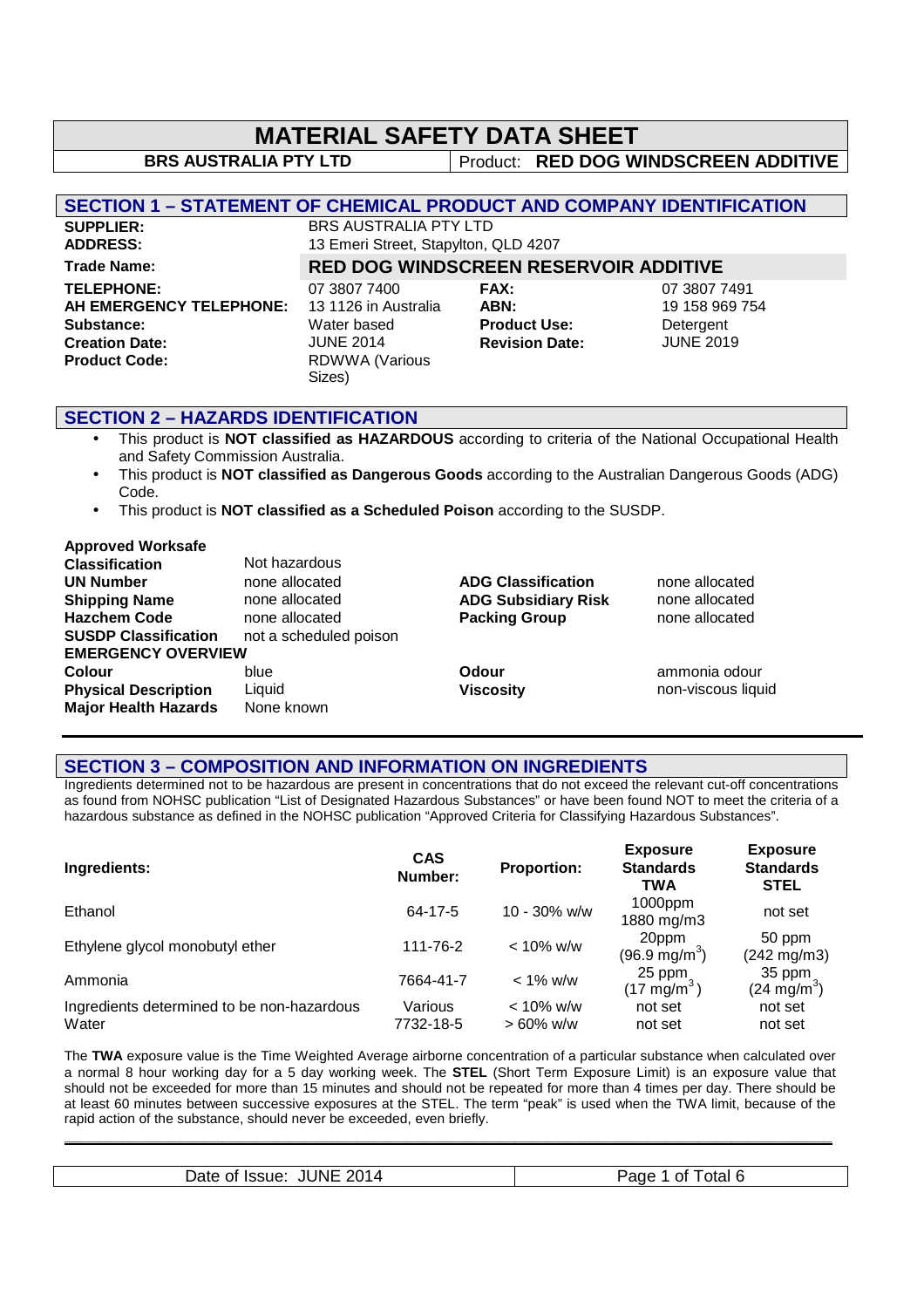# **MATERIAL SAFETY DATA SHEET**<br>BRS AUSTRALIA PTY LTD | Product: RED DOG WI

**Product: RED DOG WINDSCREEN ADDITIVE** 

## **SECTION 4 – FIRST AID MEASURES**

| <b>Scheduled Poisons</b>    | Not classified as a scheduled poison, however Poisons Information Centre in each<br>Australian State capital city or in Christchurch, New Zealand can provide additional                                                                                                      |
|-----------------------------|-------------------------------------------------------------------------------------------------------------------------------------------------------------------------------------------------------------------------------------------------------------------------------|
|                             | assistance. (Phone Australia 131126 or New Zealand 03 474 7000).                                                                                                                                                                                                              |
| <b>First Aid Facilities</b> | Normal washroom facilities.                                                                                                                                                                                                                                                   |
| <b>Skin contact</b>         | Wash skin with water. Remove contaminated clothing and wash before re-use. Seek<br>medical advice (e.g. doctor) if irritation, burning or redness develops.                                                                                                                   |
| Eye contact                 | Immediately irrigate with copious quantities of water for at least 20 minutes. Eyelids to be<br>held open. Seek medical advice (e.g. ophthalmologist).                                                                                                                        |
| Ingestion                   | Do NOT induce vomiting. Do NOT attempt to give anything by mouth to an unconscious<br>person. Rinse mouth thoroughly with water immediately. Give water to drink. If vomiting<br>occurs, give further water to achieve effective dilution. Seek medical advice (e.g. doctor). |
| <b>Inhalation</b>           | Remove victim to fresh air away from exposure - avoid becoming a casualty. Seek<br>medical advice (e.g. doctor).                                                                                                                                                              |
| <b>Advice to Doctor</b>     | Treat symptomatically. All treatments should be based on observed signs and symptoms<br>of distress of the patient                                                                                                                                                            |
| <b>Aggravated Medical</b>   |                                                                                                                                                                                                                                                                               |
| <b>Conditions</b>           | None known.                                                                                                                                                                                                                                                                   |

# **SECTION 5 – FIRE FIGHTING MEASURES**

| <b>Fire and Explosion</b>  | Water/alcohol based. C1 Combustible. In use, may form flammable/explosive vapour-air                                                                                                                                               |
|----------------------------|------------------------------------------------------------------------------------------------------------------------------------------------------------------------------------------------------------------------------------|
| <b>Hazards</b>             | mixture. If involved in a fire will emit toxic fumes.                                                                                                                                                                              |
| <b>Extinguishing Media</b> | Use carbon dioxide (CO2) fire extinguisher, water fog or fine water spray.                                                                                                                                                         |
| <b>Fire Fighting</b>       | Keep containers exposed to extreme heat cool with water spray. Fire fighters to wear<br>self-contained breathing apparatus if risk of exposure to products of combustion or<br>decomposition. Evacuate area - move upwind of fire. |
| <b>Flash Point</b>         | $>61^{\circ}$ C                                                                                                                                                                                                                    |

# **SECTION 6 – ACCIDENTAL RELEASE MEASURES**

| <b>Emergency</b>            |                                                                                                                                                                                                                                                                                                                                                                                                                                                                                                                                                                                                                                                                                                                                                                                                                                                                                                                           |
|-----------------------------|---------------------------------------------------------------------------------------------------------------------------------------------------------------------------------------------------------------------------------------------------------------------------------------------------------------------------------------------------------------------------------------------------------------------------------------------------------------------------------------------------------------------------------------------------------------------------------------------------------------------------------------------------------------------------------------------------------------------------------------------------------------------------------------------------------------------------------------------------------------------------------------------------------------------------|
| <b>Procedures</b>           | No HAZCHEM code.                                                                                                                                                                                                                                                                                                                                                                                                                                                                                                                                                                                                                                                                                                                                                                                                                                                                                                          |
| <b>Occupational Release</b> | Minor spills do not normally need any special clean-up measures.<br>In the event of a major spill, prevent spillage from entering drains or water courses. For<br>large spills, or tank rupture, stop leak if safe to do so. Eliminate any ignition sources.<br>Wear appropriate protective equipment as in section 8 below to prevent skin and eye<br>contamination. Spilt material may result in a slip hazard and should be absorbed into dry,<br>inert material (e.g. sand, earth or vermiculite), which then can be put into appropriately<br>labelled drums for disposal by an approved agent according to local conditions. Residual<br>deposits will remain slippery. Wash area down with excess water. If contamination of<br>sewers or waterways has occurred advise the local emergency services. In the event of a<br>large spillage notify the local environment protection authority or emergency services. |

|                 | <b>SECTION 7 - HANDLING AND STORAGE</b>                                                                                                                                                                                               |
|-----------------|---------------------------------------------------------------------------------------------------------------------------------------------------------------------------------------------------------------------------------------|
| <b>Handling</b> | Avoid contact with incompatible materials. When handling, DO NOT eat, drink or smoke.<br>Keep containers closed at all times. Avoid physical damage to containers. Always wash<br>hands with water after handling.                    |
| <b>Storage</b>  | Store in a cool, dry, place with good ventilation. Avoid storing in aluminium and light alloy<br>containers. Store away from incompatible materials (Section 10). Keep containers closed<br>at all times - check regularly for leaks. |

|  | <b>JUNE</b><br>2014<br>Date of Issue: | 'age<br>otal<br>0t |
|--|---------------------------------------|--------------------|
|--|---------------------------------------|--------------------|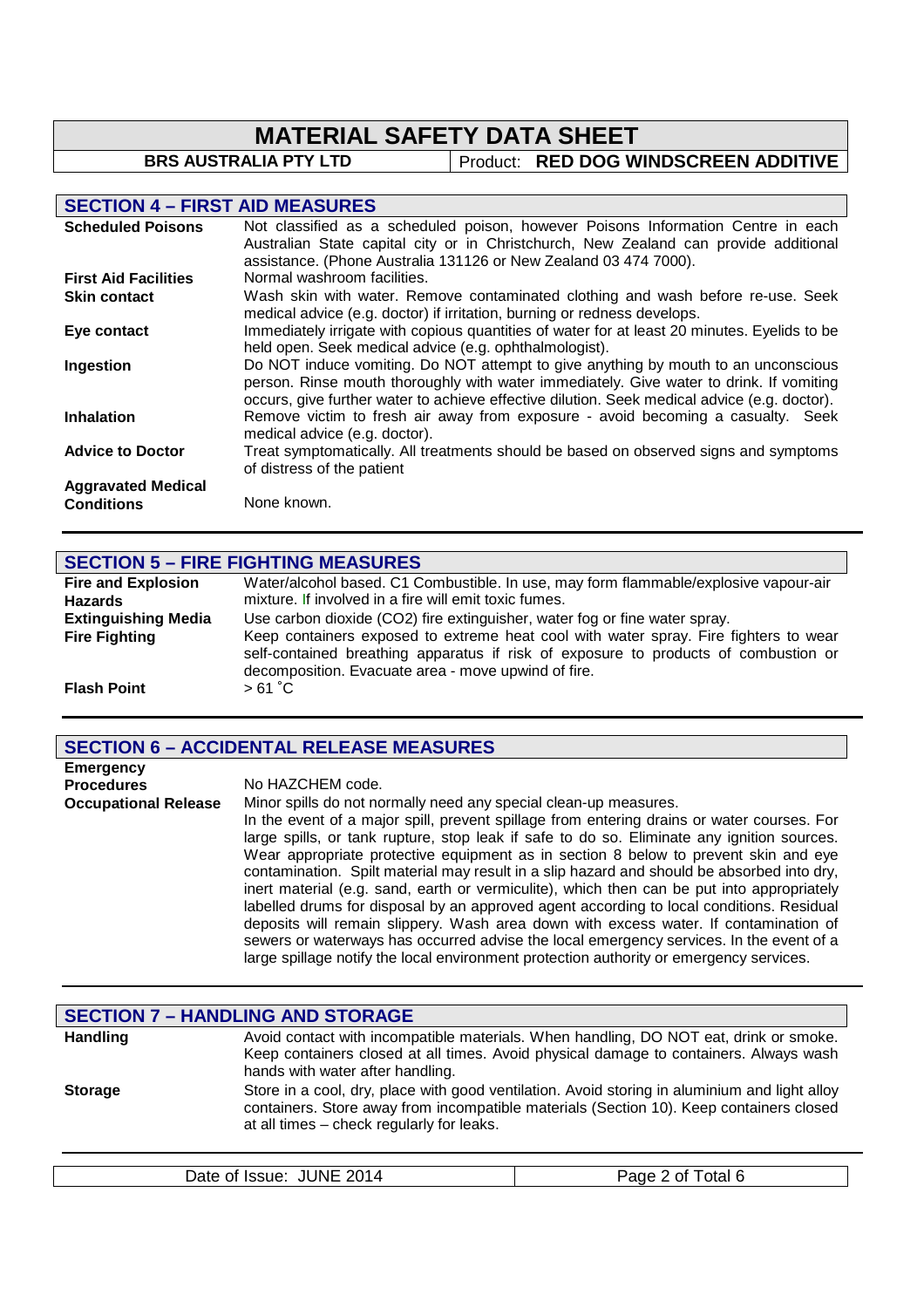# **MATERIAL SAFETY DATA SHEET**

**BRS AUSTRALIA PTY LTD** Product: **RED DOG WINDSCREEN ADDITIVE** 

### **SECTION 8 – EXPOSURE CONTROLS AND PERSONAL PROTECTION**

| <b>Exposure Limits</b>                                    | National Occupational Exposure Limits, as published by National Occupational Health &<br>Safety Commission:<br>Time-weighted Average (TWA): None established for specific product.<br>See SECTION 3 for Exposure Limits of individual ingredients.<br>Short Term Exposure Limit (STEL): None established for specific product.<br>See SECTION 3 for Exposure Limits of individual ingredients.                                                                                              |
|-----------------------------------------------------------|---------------------------------------------------------------------------------------------------------------------------------------------------------------------------------------------------------------------------------------------------------------------------------------------------------------------------------------------------------------------------------------------------------------------------------------------------------------------------------------------|
| <b>Biological Limit Value</b>                             | None established for product.<br>Use in a well-ventilated area.                                                                                                                                                                                                                                                                                                                                                                                                                             |
| <b>Engineering Controls</b><br><b>Personal Protective</b> |                                                                                                                                                                                                                                                                                                                                                                                                                                                                                             |
| <b>Equipment</b>                                          | This product is not classified as hazardous according to the criteria of Worksafe<br>Australia. Use good occupational work practice. The use of protective clothing and<br>equipment depends upon the degree and nature of exposure. Final choice of appropriate<br>protection will vary according to individual circumstances i.e. methods of handling or<br>engineering controls and according to risk assessments undertaken. The following<br>protective equipment should be available; |
| <b>Eye Protection</b>                                     |                                                                                                                                                                                                                                                                                                                                                                                                                                                                                             |
|                                                           | The use of safety glasses with side shield protection, goggles or face shield is<br>recommended to handle in quantity, cleaning up spills, decanting, etc. Contact lenses<br>pose a special hazard; soft lenses may absorb irritants and all lenses concentrate them.                                                                                                                                                                                                                       |
| <b>Skin Protection</b>                                    | Gloves are recommended for sensitive skin.<br>Overalls, work boots and elbow length gloves are recommended for handling the<br>concentrated product (as per AS/NZS 2161, or as recommended by supplier) in quantity,<br>cleaning up spills, decanting, etc.                                                                                                                                                                                                                                 |
| <b>Protective Material</b><br><b>Types</b>                | Material suitable for detergent contact - Butyl rubber, Natural Latex, Neoprene, PVC, and<br>Nitrile.                                                                                                                                                                                                                                                                                                                                                                                       |
| Respirator                                                | Not required for normal cleaning operations as per label directions with adequate<br>ventilation.<br>Where high contaminant spray mist or vapour levels exist, ie, approaching the exposure                                                                                                                                                                                                                                                                                                 |
|                                                           | limit, the following additional equipment is required: For short elevated exposures, eg,<br>spillages:- Appropriate organic vapour cartridge respirator as per the requirements of<br>AS/NZS 1715 and AS/NZS 1716 (Respiratory protective devices). For prolonged<br>exposure and confined spaces:- full face air supplied or self contained breathing<br>apparatus (if vapour levels exceed the Exposure Limit by more than ten times, air<br>supplied apparatus should be used).          |

# **SECTION 9 – PHYSICAL AND CHEMICAL PROPERTIES**

| <b>Physical State</b>   | Liquid                      | <b>Colour</b>                   | blue               |
|-------------------------|-----------------------------|---------------------------------|--------------------|
| <b>Odour</b>            | ammonia odour               | <b>Specific Gravity</b>         | 0.9 - 0.96 @ 25 °C |
| <b>Boiling Point</b>    | Approximately 100 °C        | <b>Freezing Point</b>           | Approximately 0 °C |
| <b>Vapour Pressure</b>  | Not available               | <b>Vapour Density</b>           | Not available      |
| <b>Flash Point</b>      | > 61 °C                     | <b>Flammable Limits</b>         | LEL 3.5%, UEL 19%  |
| <b>Water Solubility</b> | Miscible in all proportions | pН                              | $9.0 - 10.5$ neat  |
| <b>Volatile Organic</b> |                             | <b>Coefficient of Water/Oil</b> |                    |
| <b>Compounds (VOC)</b>  | Not available               | <b>Distribution</b>             | Not available      |
| <b>Viscosity</b>        | Not available               | <b>Odour Threshold</b>          | Not available      |
| <b>Evaporation Rate</b> | Not available               | <b>Per Cent Volatile</b>        | Ca 90 % v/v        |
|                         |                             |                                 |                    |

Date of Issue: JUNE 2014 Page 3 of Total 6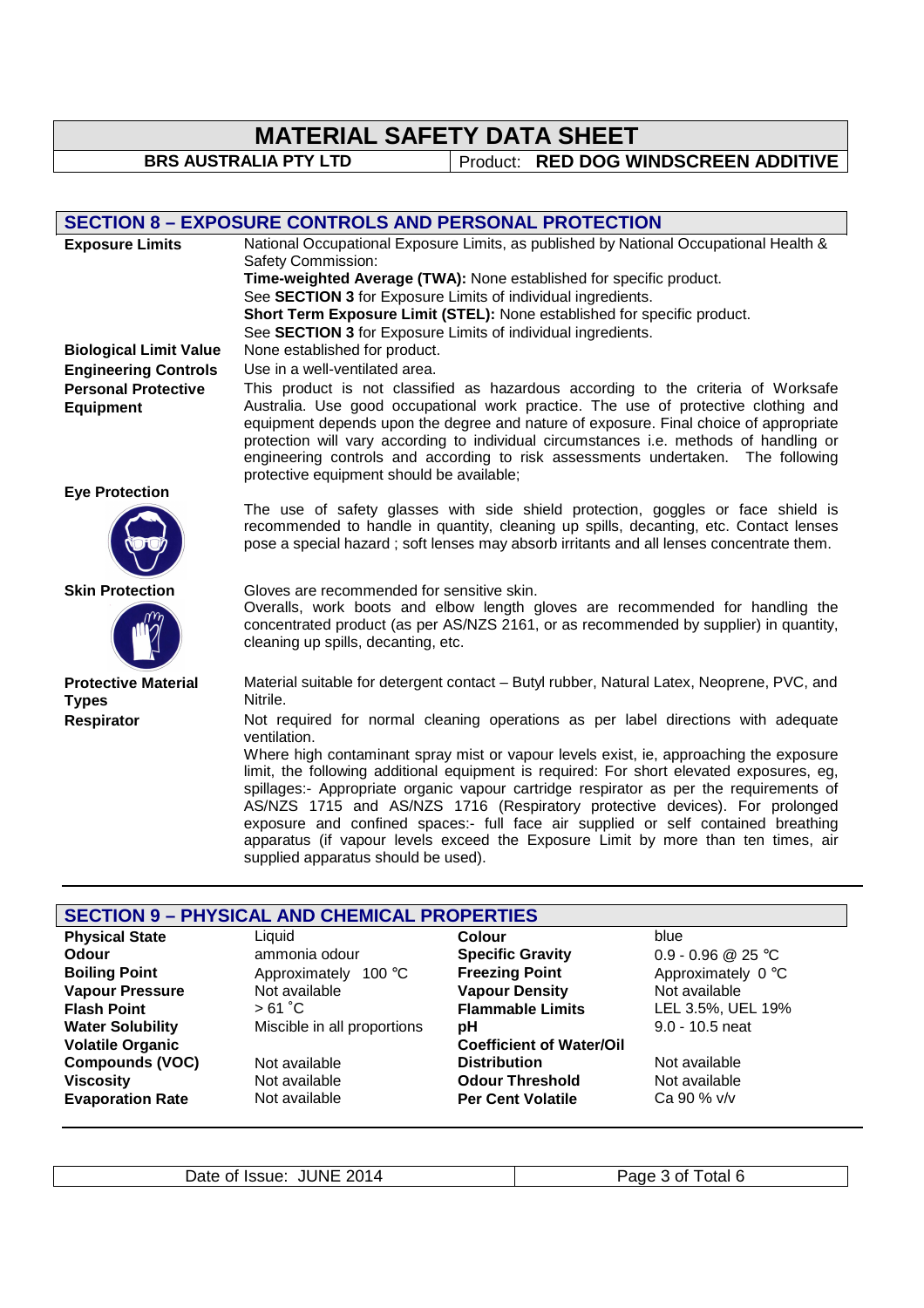# **MATERIAL SAFETY DATA SHEET**<br>BRS AUSTRALIA PTY LTD Product: RED DOG WI

**Product: RED DOG WINDSCREEN ADDITIVE** 

|                    | <b>SECTION 10 - STABILITY AND REACTIVITY</b> |
|--------------------|----------------------------------------------|
| Chamical Ctability | Stable at normal temperatures and pres       |

| <b>Chemical Stability</b>     | Stable at normal temperatures and pressure.                                   |
|-------------------------------|-------------------------------------------------------------------------------|
| <b>Conditions to Avoid</b>    | None known.                                                                   |
| <b>Incompatible Materials</b> | Oxidizing agents and reducing agents.                                         |
| <b>Hazardous</b>              | Product can decompose on combustion (burning) to form Carbon Monoxide, Carbon |
| <b>Decomposition</b>          | Dioxide, and other possibly toxic gases and vapours.                          |
| <b>Hazardous Reactions</b>    | None known.                                                                   |

| <b>SECTION 11 - TOXICOLOGICAL INFORMATION</b>                                                                                                                                                                                 |                                                                                                                                                                                                                                                                                                                                    |  |  |
|-------------------------------------------------------------------------------------------------------------------------------------------------------------------------------------------------------------------------------|------------------------------------------------------------------------------------------------------------------------------------------------------------------------------------------------------------------------------------------------------------------------------------------------------------------------------------|--|--|
| <b>PRODUCT MIXTURE INFORMATION</b>                                                                                                                                                                                            |                                                                                                                                                                                                                                                                                                                                    |  |  |
| <b>Local Effects</b>                                                                                                                                                                                                          | Mild irritant: eye, skin, inhalation and ingestion.                                                                                                                                                                                                                                                                                |  |  |
| <b>Target Organs</b>                                                                                                                                                                                                          | Eyes, mucous membranes, skin.                                                                                                                                                                                                                                                                                                      |  |  |
| POTENTIAL HEALTH EFFECTS                                                                                                                                                                                                      |                                                                                                                                                                                                                                                                                                                                    |  |  |
| No adverse health effects expected if the product is handled in accordance with this Safety Data Sheet and the<br>product label. Symptoms or effects that may arise if the product is mishandled and overexposure occurs are: |                                                                                                                                                                                                                                                                                                                                    |  |  |
| Ingestion                                                                                                                                                                                                                     |                                                                                                                                                                                                                                                                                                                                    |  |  |
| short term exposure                                                                                                                                                                                                           | Ingestion of large amounts may irritate the gastric tract causing nausea and vomiting.<br>This product containing ethylene glycol mono butyl ether and ethanol may cause<br>headache, dizziness, light-headedness, confusion, and passing out, and may damage<br>the liver and kidneys on ingestion.                               |  |  |
| long term exposure                                                                                                                                                                                                            | No information available.                                                                                                                                                                                                                                                                                                          |  |  |
| <b>Skin contact</b>                                                                                                                                                                                                           |                                                                                                                                                                                                                                                                                                                                    |  |  |
| short term exposure<br>long term exposure                                                                                                                                                                                     | Skin contact may cause irritation in certain individuals if extended contact with<br>concentrated product. Skin contact with this product containing ingredient ethylene<br>glycol monobutyl ether may cause central nervous system effects.<br>Prolonged and repeated skin contact with undiluted solutions may induce eczematoid |  |  |
|                                                                                                                                                                                                                               | dermatitis.                                                                                                                                                                                                                                                                                                                        |  |  |
| <b>Eye contact</b>                                                                                                                                                                                                            |                                                                                                                                                                                                                                                                                                                                    |  |  |
| short term exposure<br>long term exposure                                                                                                                                                                                     | Eye contact may cause stinging, blurring, tearing, pain.<br>No information available.                                                                                                                                                                                                                                              |  |  |
| <b>Inhalation</b>                                                                                                                                                                                                             |                                                                                                                                                                                                                                                                                                                                    |  |  |
| short term exposure                                                                                                                                                                                                           | Aerosols of this product containing ingredient ethylene glycol monobutyl ether and<br>ethanol may cause central nervous system effects if inhaled.                                                                                                                                                                                 |  |  |
| long term exposure                                                                                                                                                                                                            | No information available.                                                                                                                                                                                                                                                                                                          |  |  |
| <b>Carcinogen Status</b>                                                                                                                                                                                                      |                                                                                                                                                                                                                                                                                                                                    |  |  |
| <b>NOHSC</b><br><b>NTP</b><br><b>IARC</b>                                                                                                                                                                                     | No significant ingredient is classified as carcinogenic by NOHSC.<br>No significant ingredient is classified as carcinogenic by NTP.<br>No significant ingredient is classified as carcinogenic by IARC.                                                                                                                           |  |  |
| <b>Medical conditions</b><br>aggravated by exposure                                                                                                                                                                           | No information available.                                                                                                                                                                                                                                                                                                          |  |  |
|                                                                                                                                                                                                                               |                                                                                                                                                                                                                                                                                                                                    |  |  |

| <b>SECTION 12 - ECOLOGICAL INFORMATION</b> |                                                                                                      |  |
|--------------------------------------------|------------------------------------------------------------------------------------------------------|--|
| <b>Fish toxicity</b>                       | None available for specific product.                                                                 |  |
| <b>Algae toxicity</b>                      | None available for specific product.                                                                 |  |
| <b>Invertebrates toxicity</b>              | None available for specific product.                                                                 |  |
| <b>Toxicity to Bacteria</b>                | None available for specific product.                                                                 |  |
| <b>OECD Biological</b><br>degradation      | Individual components stated to be readily biodegradable. No hydrocarbons present in<br>the product. |  |

| <b>JUNE 2014</b><br>Date of Issue: | Page<br>, otal 6<br>. of<br>4 |
|------------------------------------|-------------------------------|
|------------------------------------|-------------------------------|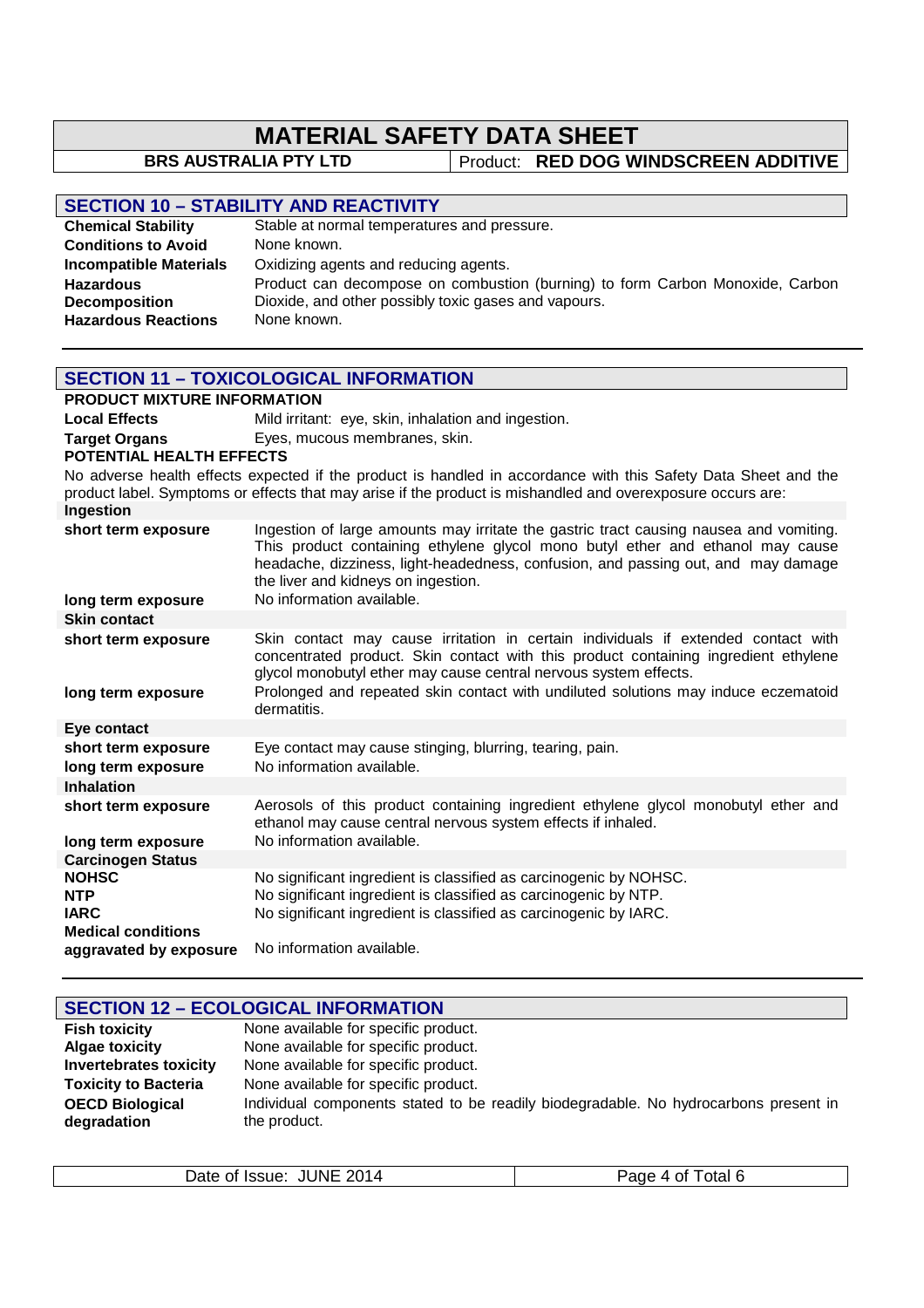# **MATERIAL SAFETY DATA SHEET**

# **BRS AUSTRALIA PTY LTD** | Product: **RED DOG WINDSCREEN ADDITIVE**

General **Example 3** Product miscible in all proportions with water. AS WITH ANY CHEMICAL PRODUCT, DO NOT DISCHARGE BULK QUANTITIES INTO DRAINS, WATERWAYS, SEWER OR ENVIRONMENT. Inform local authorities if this occurs.

### **SECTION 13 – DISPOSAL CONSIDERATIONS**

**Disposal** The small quantities contained in wash solutions (when used as directed) can generally be handled by conventional sewage systems, septics, and grey water systems. To dispose of larger quantities of undiluted product, refer to State Land Waste Management Authority. Transfer product residues to a labelled, sealed container for disposal or recovery. Waste disposal must be by an accredited contractor. As with any chemical, do not put down the drain in quantity. For larger scale use, eg. Commercial laundry operations, a recycled water system is often recommended, or Trade Waste License obtained for disposal to sewer.

### **SECTION 14 – TRANSPORT INFORMATION**

**Hazchem Code none allocated Packing Group Segregation** none allocated

**UN Number** none allocated **ADG Classification** none allocated **Shipping Name none allocated ADG Subsidiary Risk none allocated Hazchem Code none allocated Risk Hazchem Code ADG Subsidiary Risk none allocated Packaging Method** none allocated **Special Provisions** none allocated

### **SECTION 15 – REGULATORY INFORMATION**

**Labeling Details HAZARD** Not hazardous **RISK PHRASES** None allocated<br>**SAFETY PHRASES** None allocated **SAFETY PHRASES SUSDP** None allocated

**AICS** All ingredients present on AICS.

**ADG Code** None allocated

### **SECTION 16 – OTHER INFORMATION**

| <b>Acronyms</b>              |                                                                                                   |
|------------------------------|---------------------------------------------------------------------------------------------------|
| <b>SUSDP</b>                 | Standard for the Uniform Scheduling of Drugs and Poisons.                                         |
| <b>ADG Code</b>              | Australian Code for the Transport of Dangerous Goods by Road and Rail.                            |
| <b>CAS Number</b>            | Chemical Abstracts Service Registry Number.                                                       |
| <b>UN Number</b>             | United Nations Number.                                                                            |
| <b>R-Phrases</b>             | Risk Phrases.                                                                                     |
| <b>HAZCHEM</b>               | An emergency action code of numbers and letters which gives information to emergency<br>services. |
| <b>NOHSC</b>                 | National Occupational Health and Safety Commission.                                               |
| <b>NTP</b>                   | National Toxicology Program (USA).                                                                |
| <b>IARC</b>                  | International Agency for Research on Cancer.                                                      |
| <b>AICS</b>                  | Australian Inventory of Chemical Substances.                                                      |
| <b>TWA</b>                   | Time Weighted Average                                                                             |
| <b>STEL</b>                  | Short Term Exposure Limit                                                                         |
| <b>Literature References</b> |                                                                                                   |
|                              | $1!$ $(0.40007/4000)$                                                                             |

List of Designated Hazardous Substances [NOHSC:10005(1999)]

| Date of Issue: JUNE 2014 | Page 5 of Total 6 |
|--------------------------|-------------------|
|                          |                   |